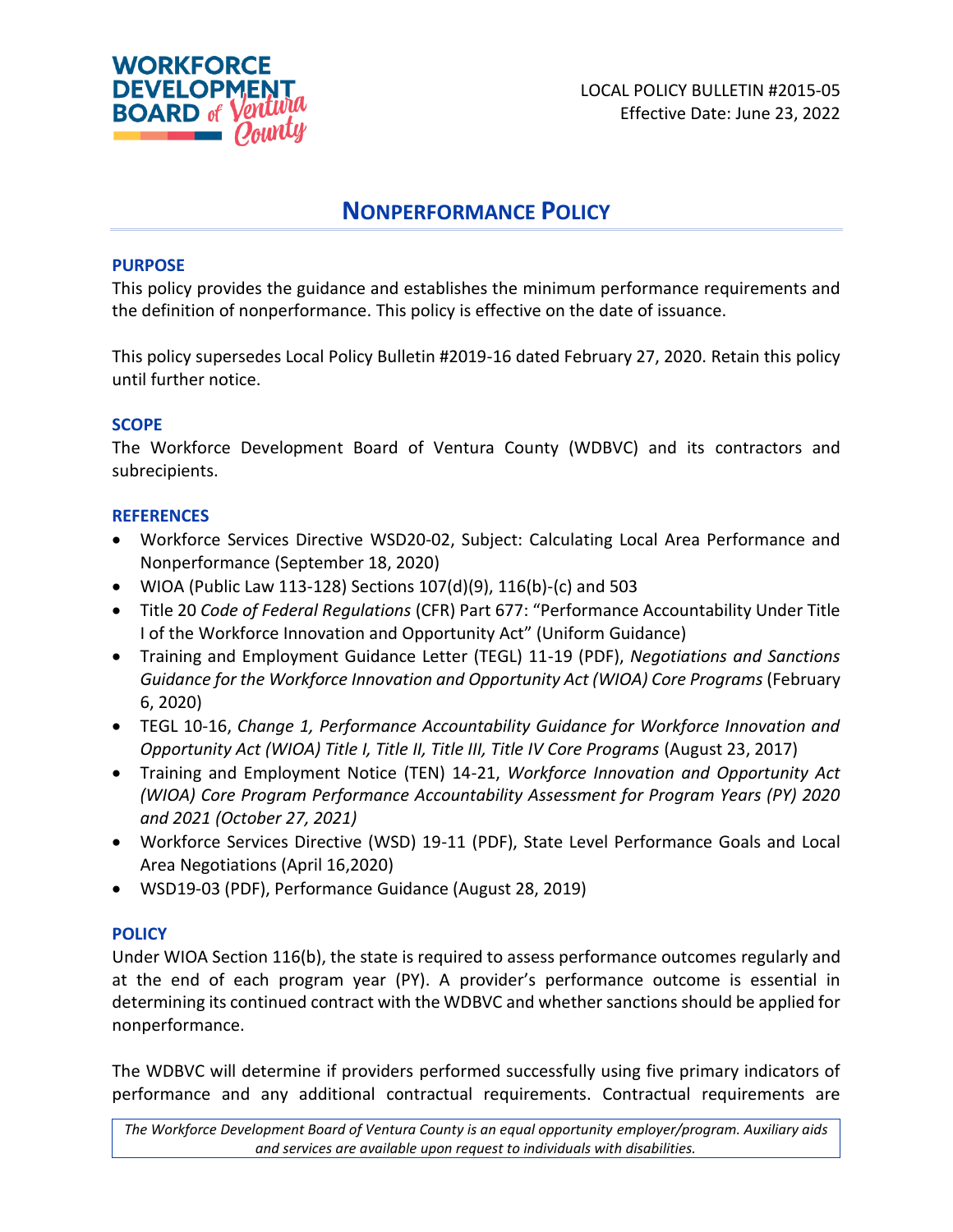separate from the five indicators of performance and can include enrollment, work-based learning, and exit goals. The five primary WIOA indicators are: 1) Employment Rate- 2<sup>nd</sup> Quarter After Exit, 2) Employment Rate- 4<sup>th</sup> Quarter After Exit, 3) Median Earnings, 4) Credential Attainment, and 5) Measurable Skill Gains (MSG). The indicator, *Effectiveness in Serving Employers,* is not included in performance assessment as it is a pilot measure. For more information on the primary indicators of performance, please see EDD Directive WSD-19-03.

This policy serves to outline the definitions and procedures needed to calculate outcomes for performance.

### **Definitions**

*Individual indicator score*- The proportion of the actual level of performance to the adjusted level of performance for a single performance indicator for a single program.

*Overall program score*- The average of the individual indicator scores for a single WIOA Title-I program across all performance indicators.

*Overall indicator score*- The average of the individual indicator scores for a single performance indicator across all WIOA Title-I programs.

#### **Performance and Nonperformance**

To perform successfully, a provider must meet 100% of contractual requirements (e.g., enrollments, work-based learning, exits, etc.).

Additionally, if a provider receives WIOA Title-I funding, a provider must meet each of the following to perform successfully:

- Individual Indicator Score of 50% or higher.
- Overall Program Score of 90% or higher.
- Overall Indicator Score of 90% or higher.

Nonperformance occurs if one or more of the outcomes listed above are not reached. Instructions for calculating scores can be found in EDD Directive WSD-20-02.

### **Sanctions**

Nonperformance outcomes may lead to sanctions for the service provider.

The first year a provider is nonperforming in any performance score, the WDBVC will provide technical assistance, which may include the following:

- Assistance in the creation of a performance improvement plan.
- Development of a modified contract.
- Other actions and/or guidance designed to assist the provider in improving performance.